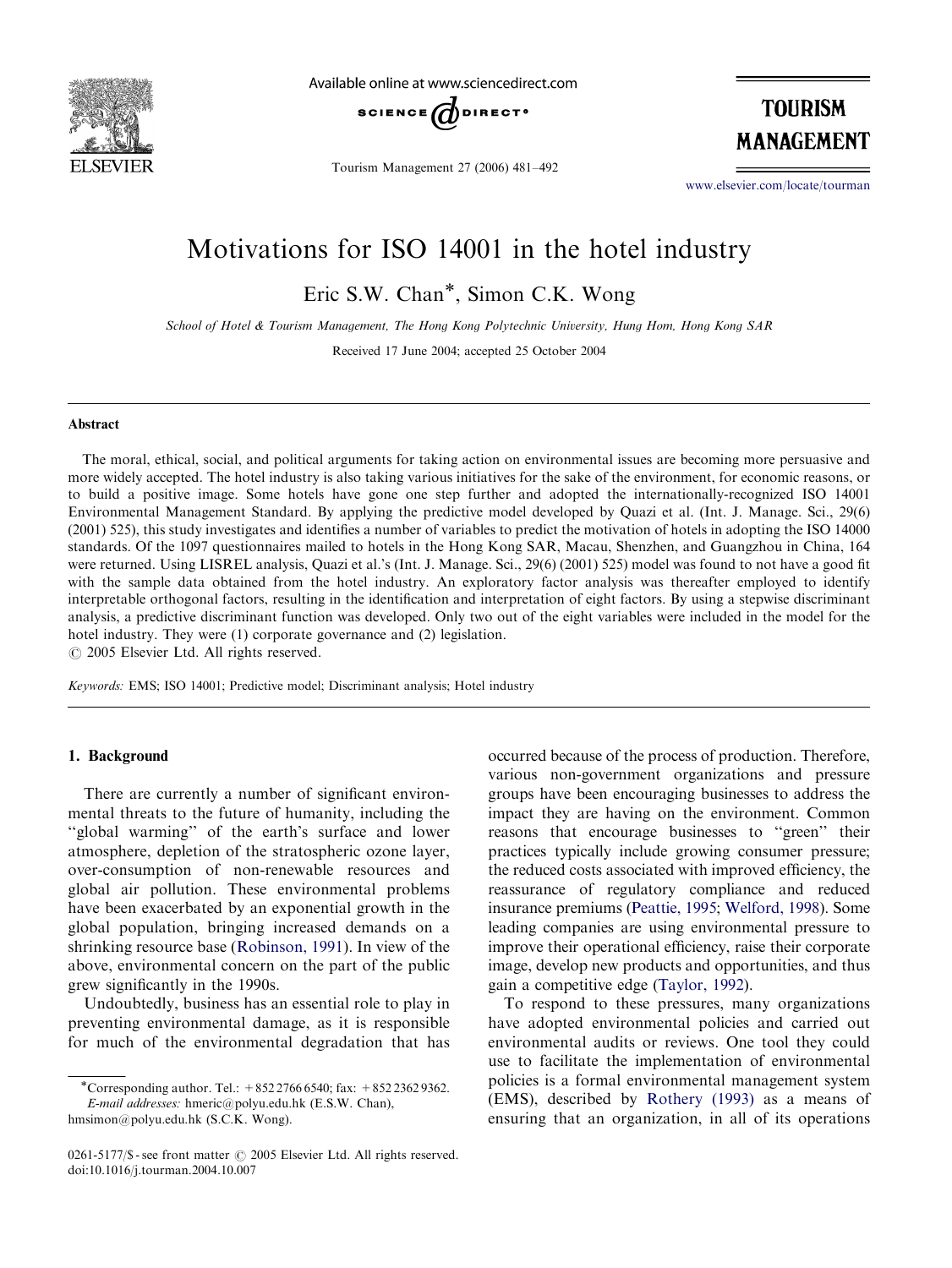and activities, conforms to environmental targets set by its policy, which itself relates to standards set by directives or other criteria. EMS has become enshrined in international standards such as the EU eco-management and audit scheme (EMAS) and the International Organization for Standardization's standard for environmental management systems ISO 14001.

The hospitality industry does not grossly pollute the environment, nor does it consume vast amounts of nonrenewable resources, but it does have a significant effect on global resources [\(Kirk, 1995](#page--1-0)). The industry also has a vested interest in protecting the environment, since it depends on attractive and safe surroundings as a part of the core product. Because of this, many hotels in Hong Kong have started to implement EMS systematically or informally, while some deluxe hotels such as the Island Shangri-La Hotel, the Kowloon Shangri-La Hotel, Hotel Nikko, and the Grand Stanford Inter-Continental Hong Kong have achieved ISO 14001 accreditation. The same trend is also occurring in China. For instance, the Mission Hills Resort in Shenzhen has the certificate, while other hotels such as the World Trade Center Grand Hotel Zhejiang in Hangzhou is preparing for accreditation. It is suggested that implementing EMS can bring benefits to a company not only in financial terms through a reduction in energy costs and other resources, but also in terms of improving the company's image with the general public and other stakeholders ([Hemenway & Hale, 1995\)](#page--1-0). Research undertaken by the Steigenberger Reservation Service in 1994 also found that 20% of the surveyed hotels had initiated green measures because of financial considerations, 20% were motivated by guest concerns, and 30% by municipal regulations. However, the real motive of the hotels in gaining accreditation is not clear. Some may adopt the standard to improve their environmental performance, but others may want to utilize it to gain a marketing advantage. The targets an organization sets itself through an EMS may represent ''environmental tokenism'' rather than a solid commitment to decreasing the impact on the environment [\(Shayler, Welford, &](#page--1-0) [Shayler, 1994](#page--1-0)). Therefore, in this study, we attempt to:

- (1) validate a predictive model previously developed by [Quazi, Khoo, Tan, and Wong \(2001\)](#page--1-0) to predict the intentions of a hotel in seeking ISO 14001 certification, and
- (2) identify the motivators that may trigger a hotel to adopt the standard.

#### 1.1. What is ISO 14001?

International ISO 14000 standards were developed mainly in response to the proliferation of national EMS standards in various countries, which forced companies to deal with dozens of potentially incompatible systems from each country in which they conducted business [\(Tibor &](#page--1-0) [Feldman, 1996](#page--1-0)). The ISO is a non-governmental organization established in 1947 to develop worldwide standards to improve international communication and collaboration, and to facilitate the international exchange of goods and services. ISO is a federation of about 100 national standards bodies representing 95% of the world's industrial production. In 1993, the ISO established a Technical Committee TC207 comprised of six subcommittees and numerous working groups to develop ISO 14000 series standards in environmental management.

The ISO 14000 series standards consist of 20 environmental standards that are voluntary and process-based ([Barnes, 1996](#page--1-0); [Hersey, 1998\)](#page--1-0). The family of standards includes the (1) ISO 14001—EMS: specifications with guidance for use, (2) ISO 14004—EMS: general guidelines on principles, systems, and supporting techniques, (3) ISO 14010—guidelines for environmental auditing: general principles, (4) ISO 14011—guidelines for environmental auditing: audit procedures, (5) ISO 14012—guidelines for environmental auditing: qualification criteria for environmental auditors, (6) ISO 14024—environmental labeling, (7) ISO 14040—life cycle assessment, and (8) ISO 14060 guide for the inclusion of environmental aspects in product standards. Of the above series, ISO 14001 is the only standard against which an organization can become certified for EMS. As shown in [Fig. 1](#page--1-0), the ISO 14001 EMS consists of five core principles: (1) environmental policy, (2) planning, (3) implementation and operation, (4) checking and corrective action, and (5) management review. To meet these principles, hotels that hope to be accredited with the standard, will need to carry out the following:

1. Environmental policy—develop a clear and committed policy on environmental protection, including the commitment to comply with relevant environmental legislation and regulations, and to make continual efforts to improve;

2. Planning—analyze the macro and micro aspects in the planning stage;

3. Implementation and operation—develop a structure and a set of responsibilities, training procedures, operational controls, and documentation;

4. Checking and corrective action—monitor performance against possible future legislative requirements and take corrective and preventive action in cases of non-conformance; and

5. Management review—review the EMS at predetermined intervals to cater to the changes and needs of environmental policy.

#### 2. Previous literature on hotel environmental protection

Various companies in the service sector including McDonalds; Cathay Pacific Airways; and the 10